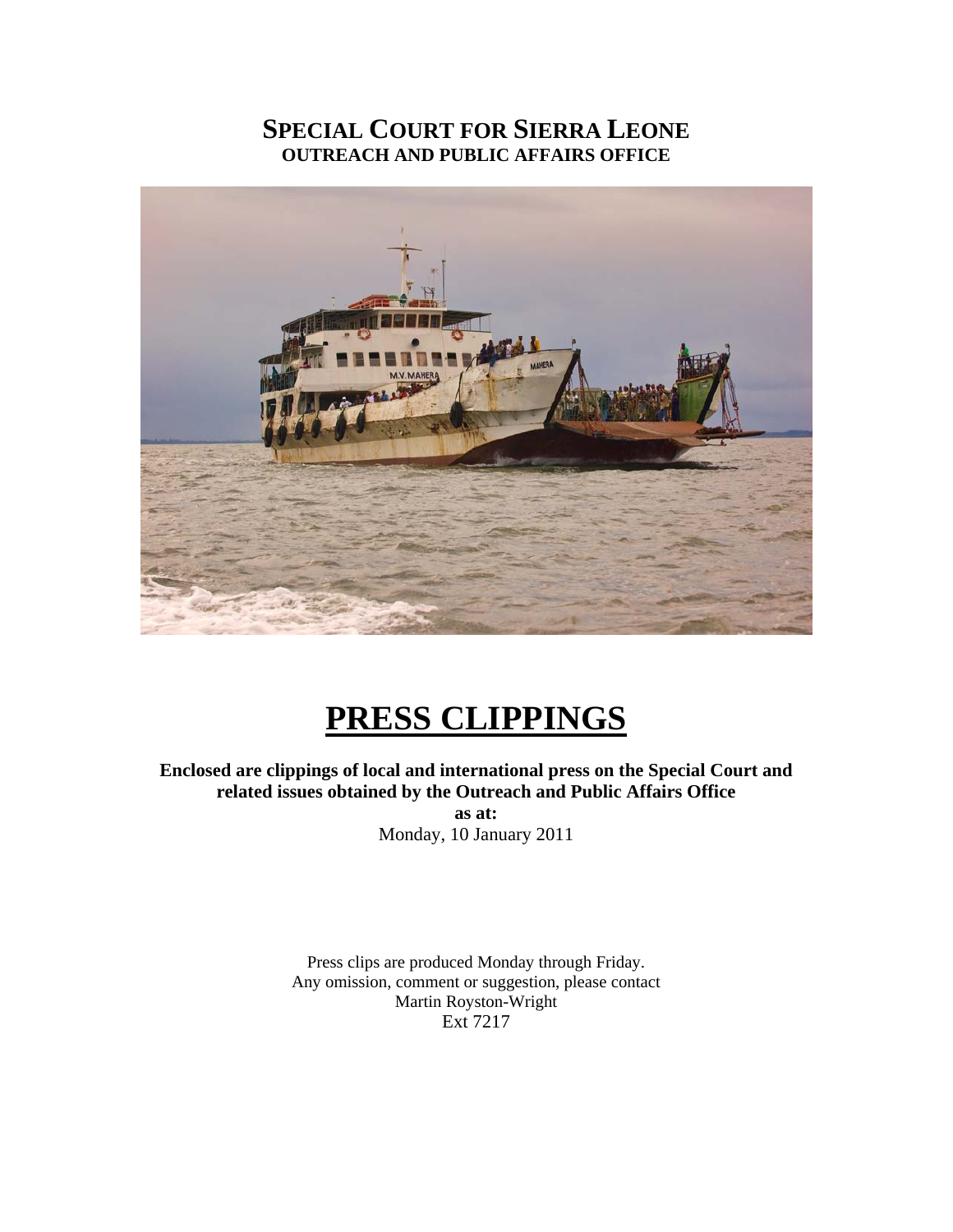| <b>International News</b>                                                                     |              |
|-----------------------------------------------------------------------------------------------|--------------|
| Obasanjo Making Mediation Attempt in Ivory Coast / Voice of America                           | Page 3       |
| <b>ICTR</b> Orders reduction of Ndahimana's Defence Witnesses / <i>Hirondelle News Agency</i> | Page 4       |
| Rwanda Wants Hutu Rebel Tried for Genocide / Agence France Presse                             | Page 5       |
| Late General's Son has no Faith in Tribunal / Daily Star                                      | Pages 6-7    |
| Rwanda Rebel Mbarushimana's Extradition to ICC Upheld / BBC Online                            | Page 8       |
| Russia "Terrified" over Viktor Bout Trial, lawyer Claims / The Telegraph                      | Pages $9-10$ |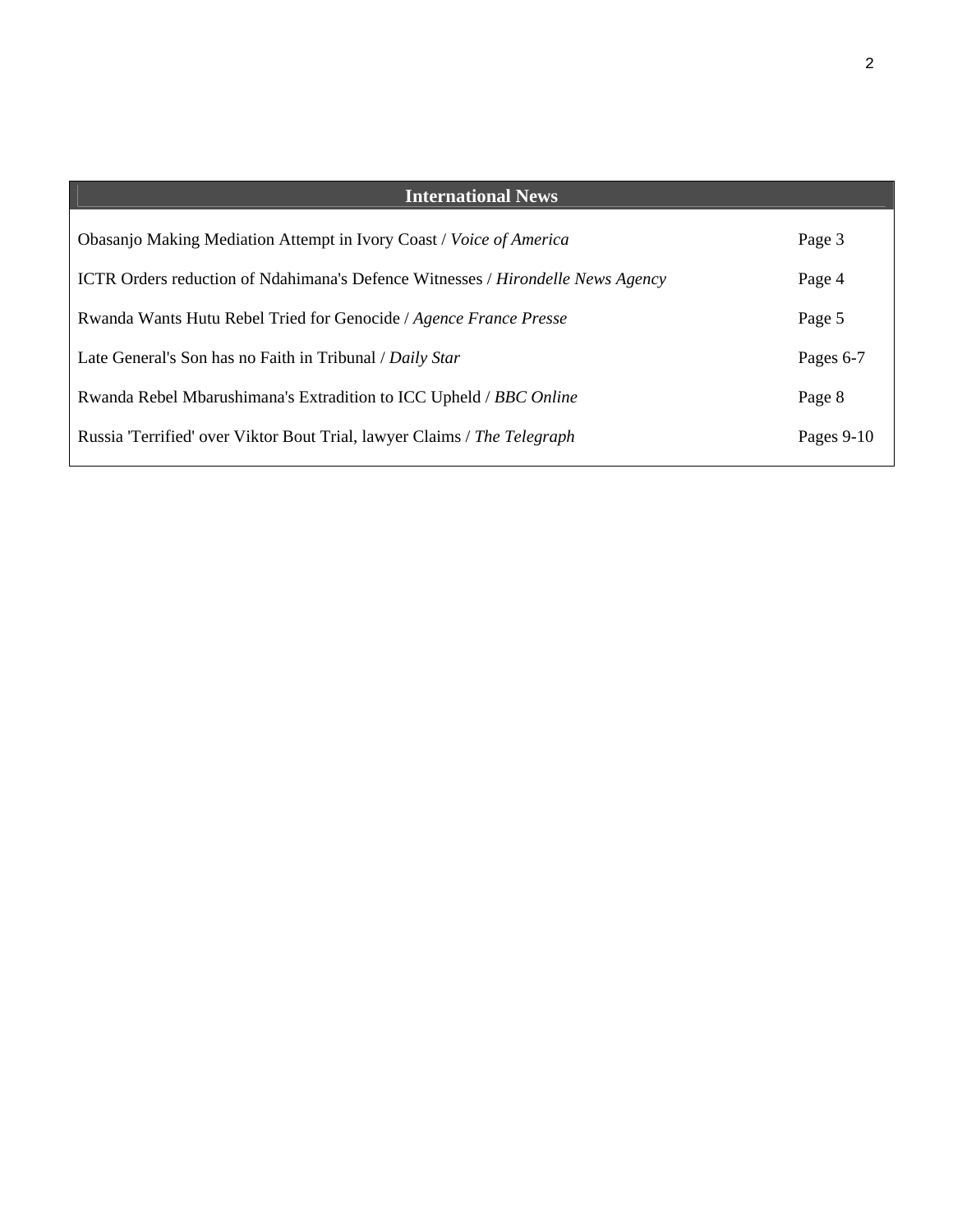### Voice of America Monday, 10 January 2011

#### **Obasanjo Making Mediation Attempt in Ivory Coast**

Former Nigerian President Olusegun Obasanjo was in Ivory Coast Sunday, making a new effort to mediate the country's political crisis.

Officials familiar with the situation say Mr. Obasanjo arrived in the main city of Abidjan on Saturday and held separate talks with incumbent president Laurent Gbagbo and rival Alassane Ouattara.

The officials said more talks were planned for Sunday.

The international community recognizes Mr. Ouattara as the winner of November's presidential election, but Mr. Gbagbo insists that he won the vote and has refused to step down.

African leaders have held several meetings with the incumbent in hopes of convincing him to leave, so far without success.

The West African bloc ECOWAS has threatened to remove Mr. Gbagbo by force unless he cedes power to Mr. Ouattara.

Regional support for Mr. Ouattara weakened slightly Friday when Ghana's president, John Atta Mills, said his country is not taking sides in the standoff and will support any government in Ivory Coast.

Mr. Mills also said he does not support the use of military force to oust Mr. Gbagbo.

Pro-Gbagbo forces continue to keep Mr. Ouattara confined to the Abidjan hotel where he has been for about a month.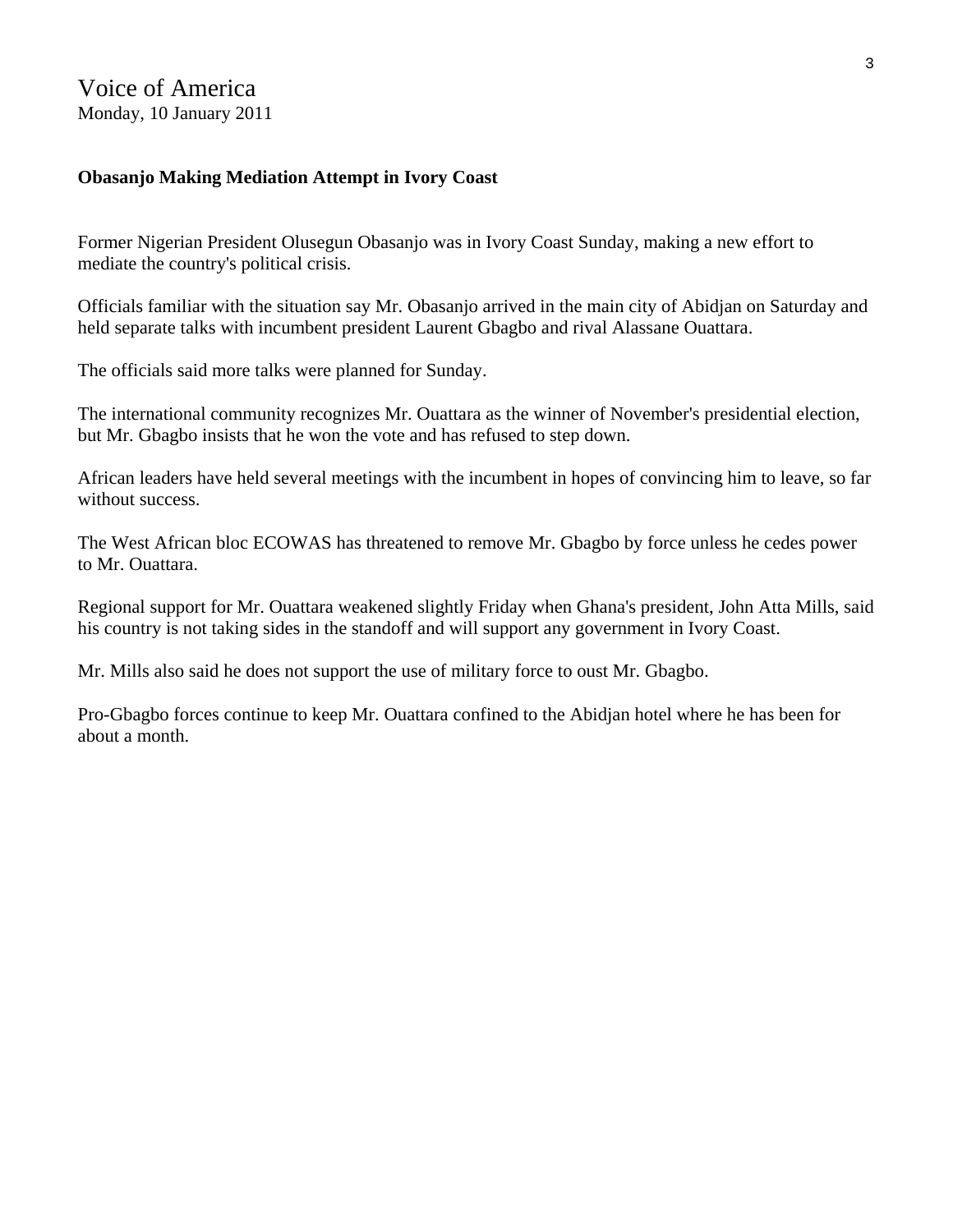## Hirondelle News Agency

Thursday, 6 January 2010

#### **ICTR orders reduction of Ndahimana's defence witnesses**

The International Criminal Tribunal for Rwanda (ICTR) has ordered the defence in the case of former Mayor of Kivumu Commune, Kibuye prefecture, Grégoire Ndahimana, to reduce the number of 42 witnesses he intends to call.

"The Chamber orders, pursuant to Rule 54 and 73ter (D) of the Rules, that the defence review its witnesses and file by close of business on January 12, 2011, a revised and significantly reduced witness list and order of appearance," Trial Chamber III said in its order published on the ICTR website.

The Chamber noted in the witness summaries provided by defence that numerous witnesses would testify about the election of the accused as a mayor, his good character and relations with Tutsis.

"Generally, the summaries suggest that defence plans to call excessive number of witnesses to prove the same facts, which may result in the prospective testimony being repetitious and redundant," the Chamber further noted.

The defence filed its pre-defence brief on December 7, 2010. The Chamber observed that the proposed 42 witnesses would take approximate 157 hours on examination in chief alone and require 31 trial days.

Therefore, according to the Chamber, the total defence case including cross examination and reexamination of witnesses could be significantly longer than that.

Ndahimana is scheduled to start presenting his defence case on January 17, 2011. In proving its case against the accused, the prosecution called only 15 witnesses in 19 trial days. It closed its case on November 19, 2010.

Lead Counsel for the accused Bharat Chadha told the Hirondelle News Agency on Thursday that he would comply with the order and file the revised list of witnesses before January 12, 2011.

"We cannot appeal at this early stage. We are ready to comply with the order. I cannot say to what extent, but we will make some adjustments of the witness list and it will be upon the Chamber to decide whether the submitted list will be reasonable," the counsel said.

The former mayor is charged with genocide or complicity in genocide, in the alternative and extermination as crime against humanity. He is alleged to have planned the massacres at Nyange Parish jointly with other officials. The trial commenced on September 6, 2010.

Ndahimana was arrested in the Democratic Republic of Congo (DRC) on August 10, 2009. He was transferred to the Arusha UN Detention Facility on August 21, 2009. He made his initial appearance on September 28, 2009 and pleaded not guilty to all the charges.

#### FK/ER/GF

© Hirondelle News Agency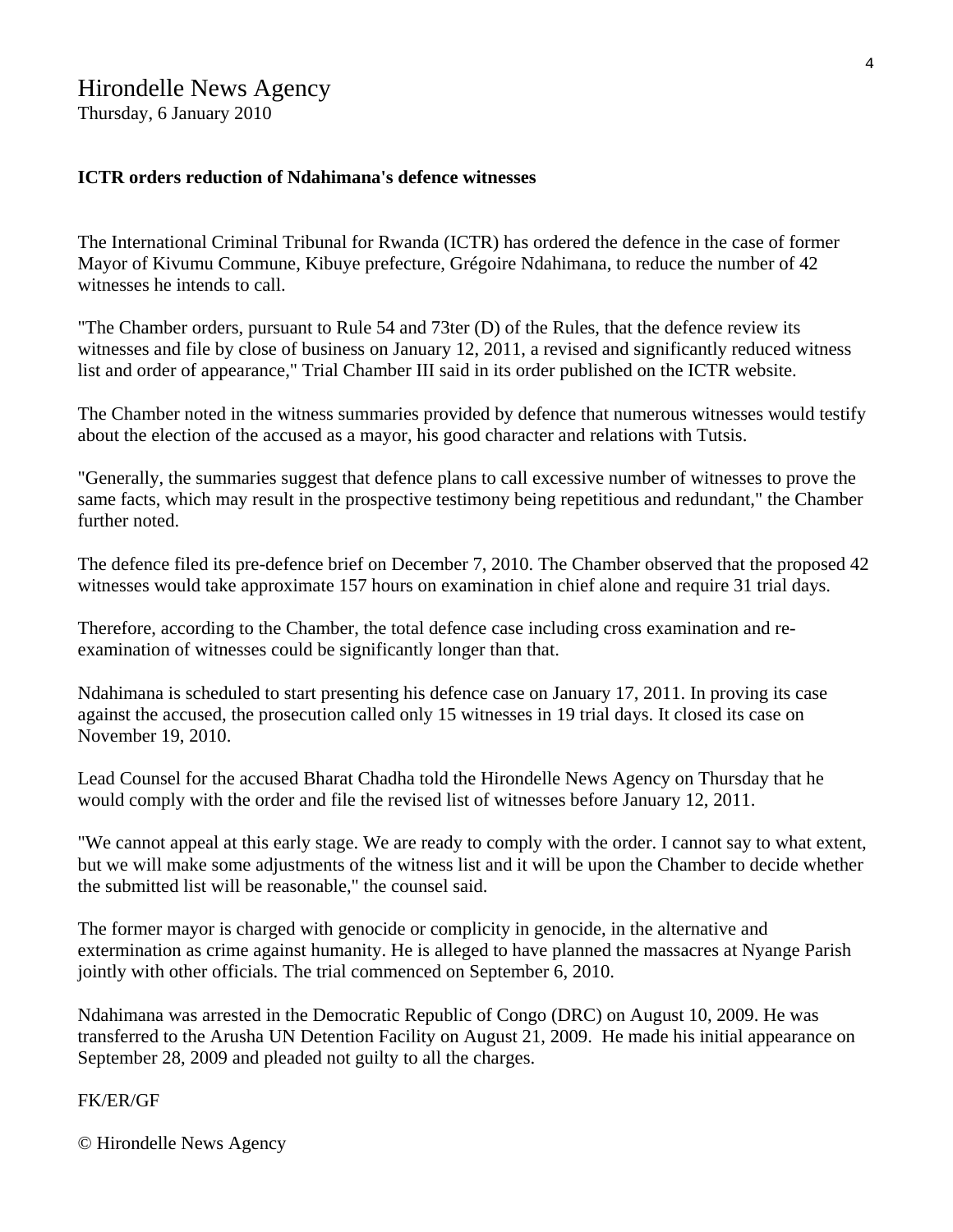#### Agence France Presse Saturday, 8 January 2010

#### **Rwanda wants Hutu rebel tried for genocide**

KIGALI — The Rwandan rebel who is to stand trial at the International Criminal Court for war crimes in DR Congo must also be tried for his alleged role in the Rwandan genocide, Kigali said on Friday.

Callixte Mbarushimana, who is accused of crimes including murder and rape in the Democratic Republic of Congo in 2009, is due to be sent to the ICC premises in The Hague by the end of January after a French court this week rejected an appeal against his detention and transfer.

Mbarushimana, a Hutu and executive secretary of the Democratic Forces for the Liberation of Rwanda (FDLR), has also been accused of involvement in the 1994 genocide in Rwanda.

"We would have prefered him to be transfered to Rwanda to be tried for his role in the genocide," Rwandan Justice Minister Tharcisse Karugarama told AFP.

"We congratulate the ICC for having taken the decision to pursue him for crimes against humanity and war crimes in the DRC. But the genocide is more serious," he said.

"It's essential that he is also tried -- in Rwanda or elsewhere -- for genocide. We hope that one day he'll be tried for the crime of genocide committed in Rwanda," Karugarama went on.

The ICC will charge Mbarushimana with five counts of crimes against humanity and six counts of war crimes, notably murder, rape and torture committed in the DR Congo in 2009.

Mbarushimana was placed under investigation in France, where he has lived as a political refugee since 2002, on December 21 for his alleged role in the 1994 Rwandan genocide in which an estimated 800,000 people, chiefly Tutsis, were killed.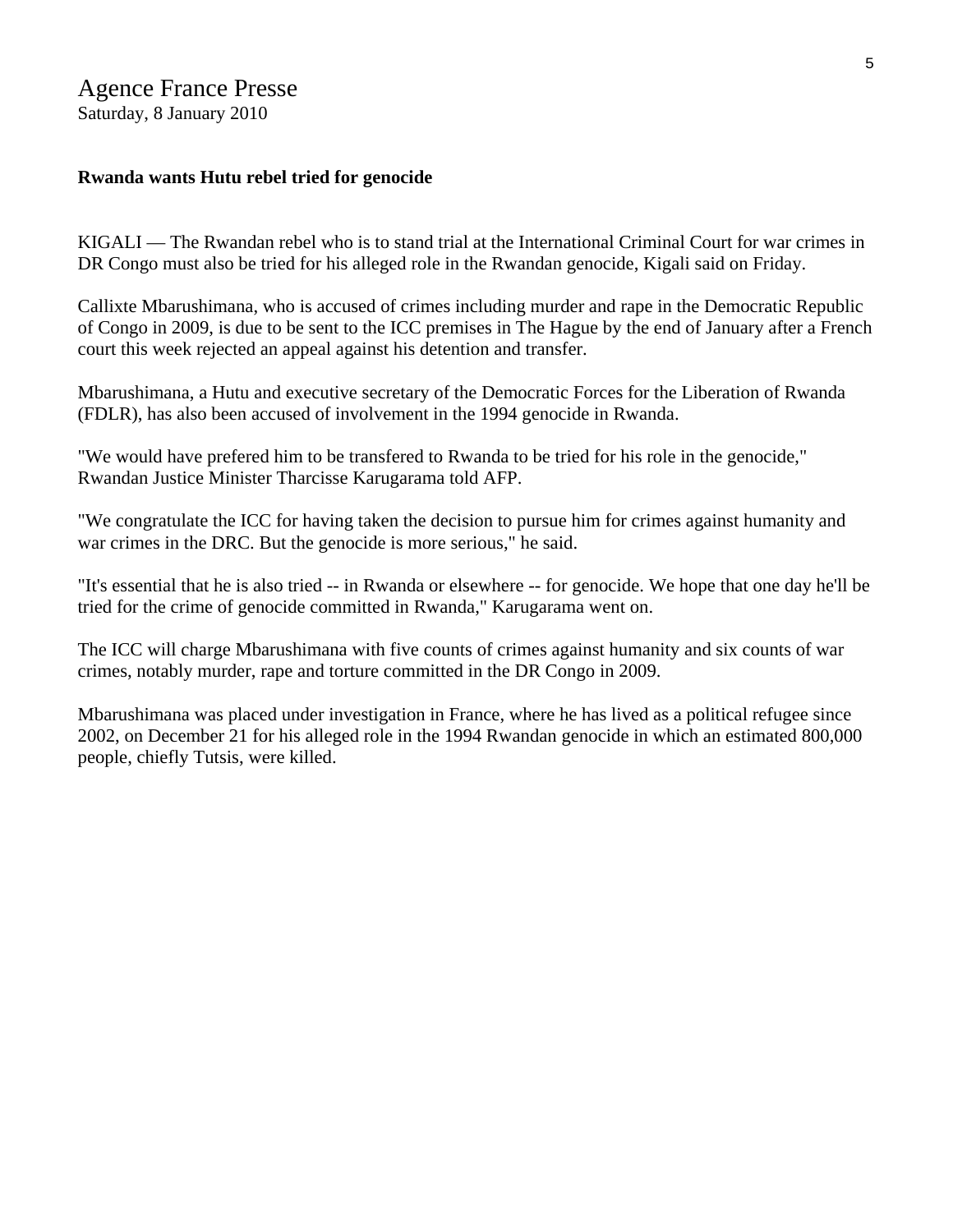#### Daily Star (Lebanon) Saturday, 8January, 2011

#### **Late general's son has no faith in Tribunal**

*Son of Francois Hajj, assassinated in 2007, talks to The Daily Star about 'rotten' judiciary*

#### By Wassim Mroueh



BEIRUT: The son of an assassinated army general said Friday he does not trust the Special Tribunal for Lebanon (S.T.L.) and blasted international and local investigators for neglecting his father's case.

"I do not trust the international tribunal … the course of the international investigations over four years does not assure the family of any martyr," Elie Hajj, the son of late Gen. Francois Hajj, said in an interview with The Daily Star.

"This international tribunal, which is supposed not to take any side, arrested four officers for four years and then released them; it relied on witnesses who turned out to be false, and while conducting investigations, it tried to implicate Syria for four years and now it is accusing Hizbullah," Hajj said.

"Is it the regional situation that determines who shall be accused?"he asked. "How can I trust a tribunal which has adopted such a course? This tribunal is supposed to rely on real facts."

Hajj also said that the S.T.L. was no longer investigating his father's assassination, despite the presence of "precise" evidence.

"[In the wake of the assassination], investigators informed us that they had very important facts and clues, which they said they haven't had in any other crime, they had very precise details regarding who bought the [booby-trapped] car, from where and at what time it was bought and parked," Hajj, 29, explained.

"But one year later, they called us saying that the case will be closed due to a lack of new information, although we were cooperating with the international investigations," he said.

Hajj was assassinated in a car bomb on Dec. 12, 2007 in Baabda. The younger Hajj lashed out at the Lebanese judiciary as well, labeling it as "rotten," and stressed that his father's case was neglected and that investigations were slow.

"We asked the [Lebanese] judiciary to investigate a woman who said that she saw a bearded man who parked the [booby-trapped car] and to ask her to draw a sketch of that person, but they summoned her a year-and-a-half later," he said.

The S.T.L. was established by the U.N. to investigate the assassination of former Prime Minister Rafik Hariri and those involved in the following series of assassinations, including Hajj's.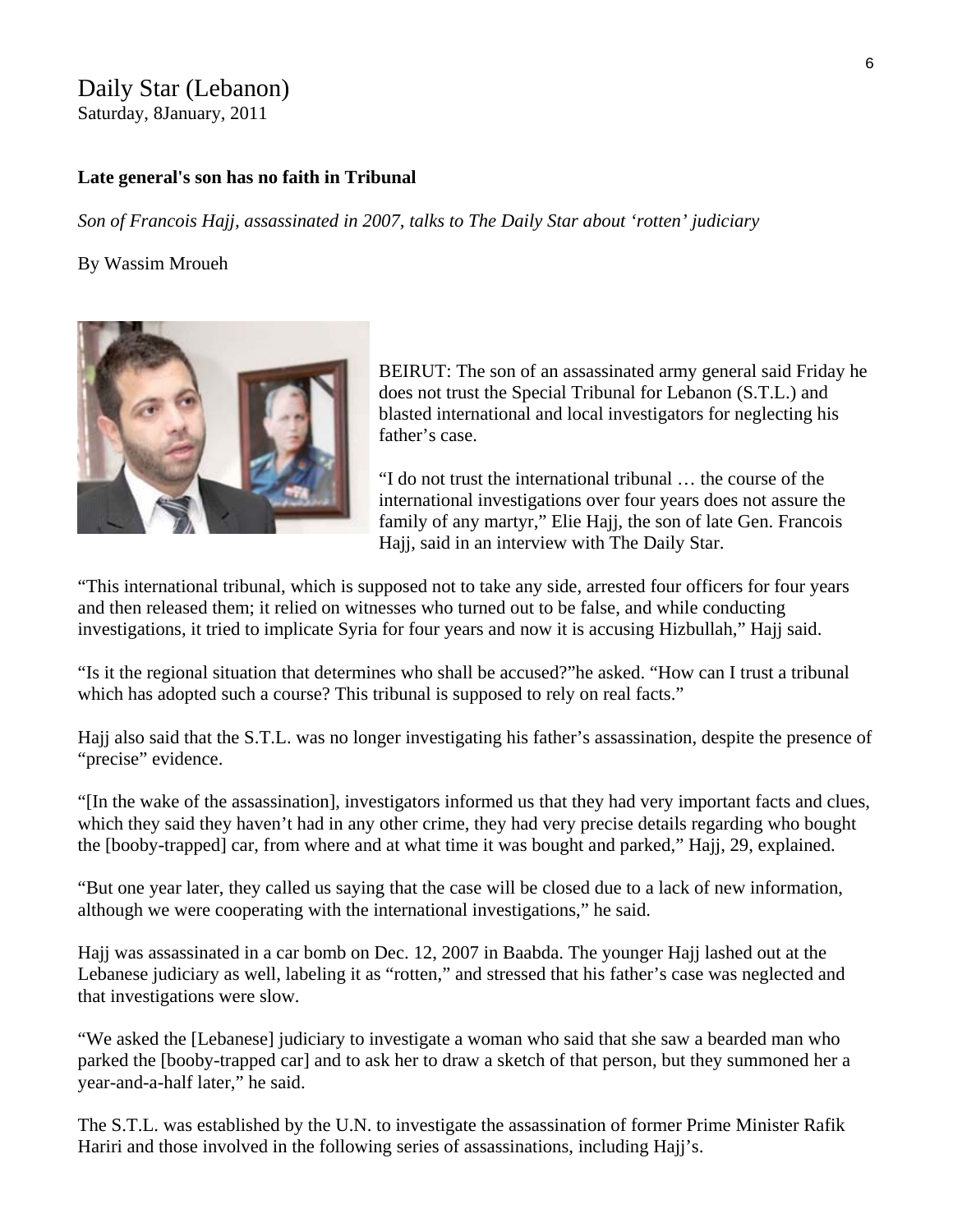But since July, Hizbullah has labeled the Netherlands-based court an "Israeli project" designed to foment strife in Lebanon, as it expects members from the party to be named in an impending S.T.L. indictment.

Saudi Arabia and Syria are trying to broker a settlement to avert potential strife in the wake of the indictment. Media reports said that the alleged settlement could call on Prime Minister Saad Hariri to renounce the S.T.L.

"Following a long experience with the tribunal, I can assure you that Hizbullah is innocent," Hajj said.

The late Hajj played a leading role in battles that broke out during the summer of 2007 between the Lebanese Army and militants from the Fatah al-Islam group in the north Lebanon Palestinian refugee camp of Nahr al-Bared.

But Hajj ruled out that Fatah al-Islam might be involved in his father's killing.

"Usually, Fatah al-Islam claims the responsibility of any operation it carries out, but they have denied any involvement [in this case]," he said, adding that he had no idea who killed his father.

"I cannot accuse anyone because I do not have facts, but I know very well that all those who committed crimes in Lebanon were mercenaries, and the big question is who is behind them," he said.

Hajj said that the wound of his father's slaying has yet to heal.

"The wound is more severe because we have yet to discover who killed Francois Hajj and why was he killed, which should be easy questions to answer," he added.

"After three years, we are unable to tell Francois Hajj that his blood has not been spilled in vain … The dream of Francois Hajj can be materialized by building one united Lebanon, by identifying those who killed the martyrs, and by the international tribunal arriving at a truth that is not politicized," he said.

Hajj – who works as a unit manager with the pharmaceutical department of Fattal Company – cited his father's assassination as one of the reasons he failed to follow through with an earlier plan to emigrate.

"I would have left Lebanon had my father not died for the sake of the country … following my father's death, I promised him that I would continue his path and reveal the truth regarding his assassination by all means," he said.

Read more:

[http://www.dailystar.com.lb/article.asp?edition\\_id=1&categ\\_id=2&article\\_id=123387#ixzz1Ad7AOK56](http://www.dailystar.com.lb/article.asp?edition_id=1&categ_id=2&article_id=123387#ixzz1Ad7AOK56)  (The Daily Star :: Lebanon News :: http://www.dailystar.com.lb)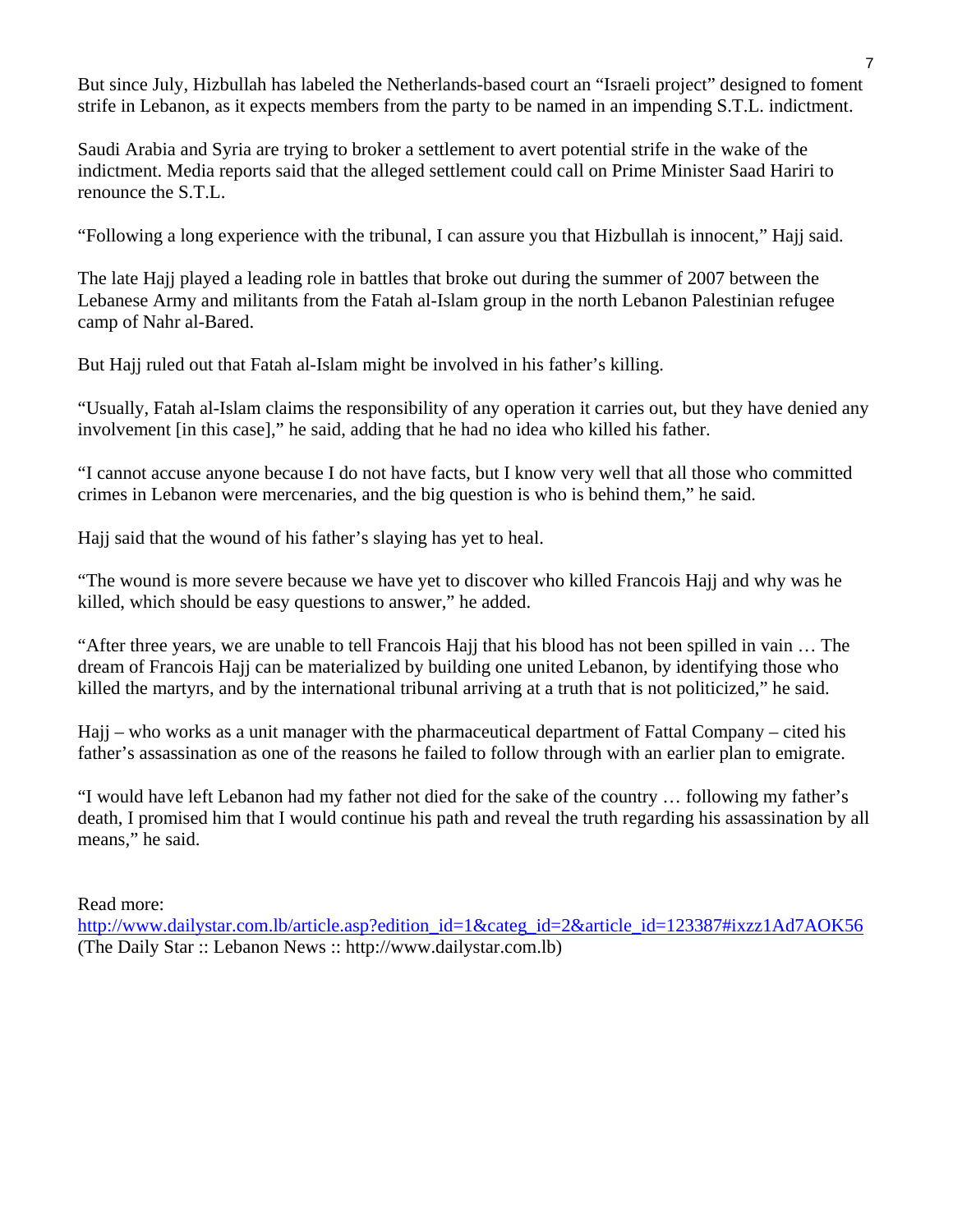BBC Online Tuesday, 4 January 2011

#### **Rwanda rebel Mbarushimana's extradition to ICC upheld**



*Callixte Mbarushimana has defended the FDLR's h uman rights record* 

France's highest court has upheld an order to extradite Rwandan rebel leader Callixte Mbarushimana to face trial at the International Criminal Court (ICC).

A lawyer for Mr Mbarushimana said the court had

rejected his client's appeal against extradition.

Mr Mbarushimana is accused of 11 counts of war crimes and crimes against humanity, allegedly committed in the Democratic Republic of Congo last year.

The lawyer told the AFP news agency his client could soon be extradited.

The ICC in The Hague says there is evidence suggesting that Mr Mbarushimana, who has lived in France as a political refugee since 2002, contributed to the crimes in DR Congo via local and international media.

Mr Mbarushimana's ethnic Hutu FDLR group is at the heart of years of conflict in eastern DR Congo, near Rwanda.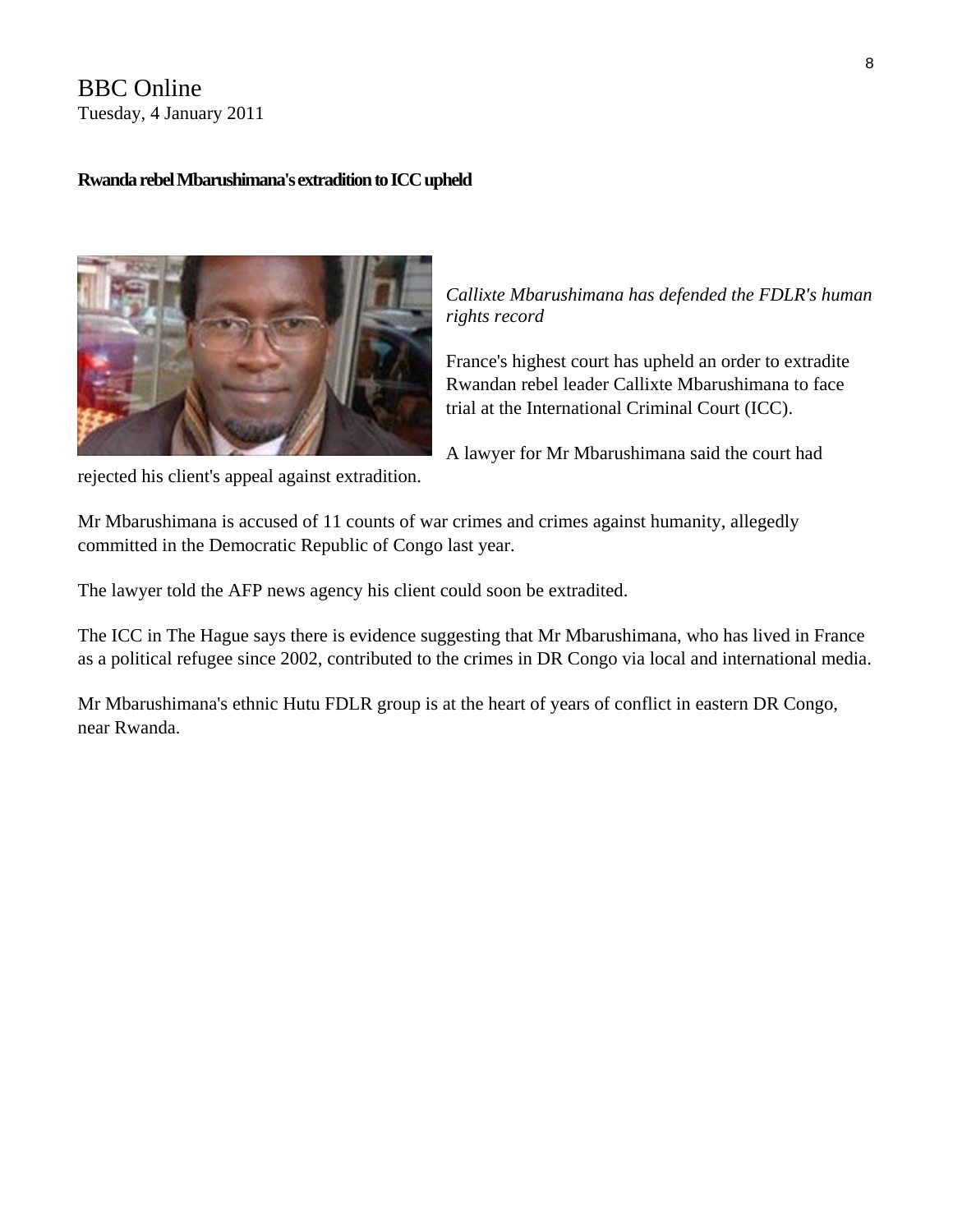## The Telegraph

Monday, 10 January 2011

#### **Russia 'terrified' over Viktor Bout trial, lawyer claims**

The Kremlin is "terrified" that America's forthcoming trial of Russian arms dealer Viktor Bout will expose his links to top Russian officials and Moscow's secret deals with controversial regimes around the world, it has been claimed.



*Russian arms trafficking suspect Viktor Bout (C) in U.S. custody after being flown from Bangkok to New York Photo: AP* 



By [Andrew Osborn](http://www.telegraph.co.uk/journalists/andrew-osborn/) 

In an interview with The Daily Telegraph, international lawyer Robert Amsterdam said that Mr Bout, who was extradited to America from Thailand in November, possessed a treasure trove of compromising information.

"It is limitless," said Mr Amsterdam. "He is connected to Russia's shadow state and the most powerful elements of the power elite. He has tremendous information on how that shadow state works and on its dealings with Venezuela, Iran and across Asia.

"It would be an intelligence coup to debrief this man if he will allow himself to be debriefed."

In a recent interview with Russia's RIA Novosti news agency from his New York prison cell, Mr Bout disclosed how US authorities had tried to get him to break his silence.